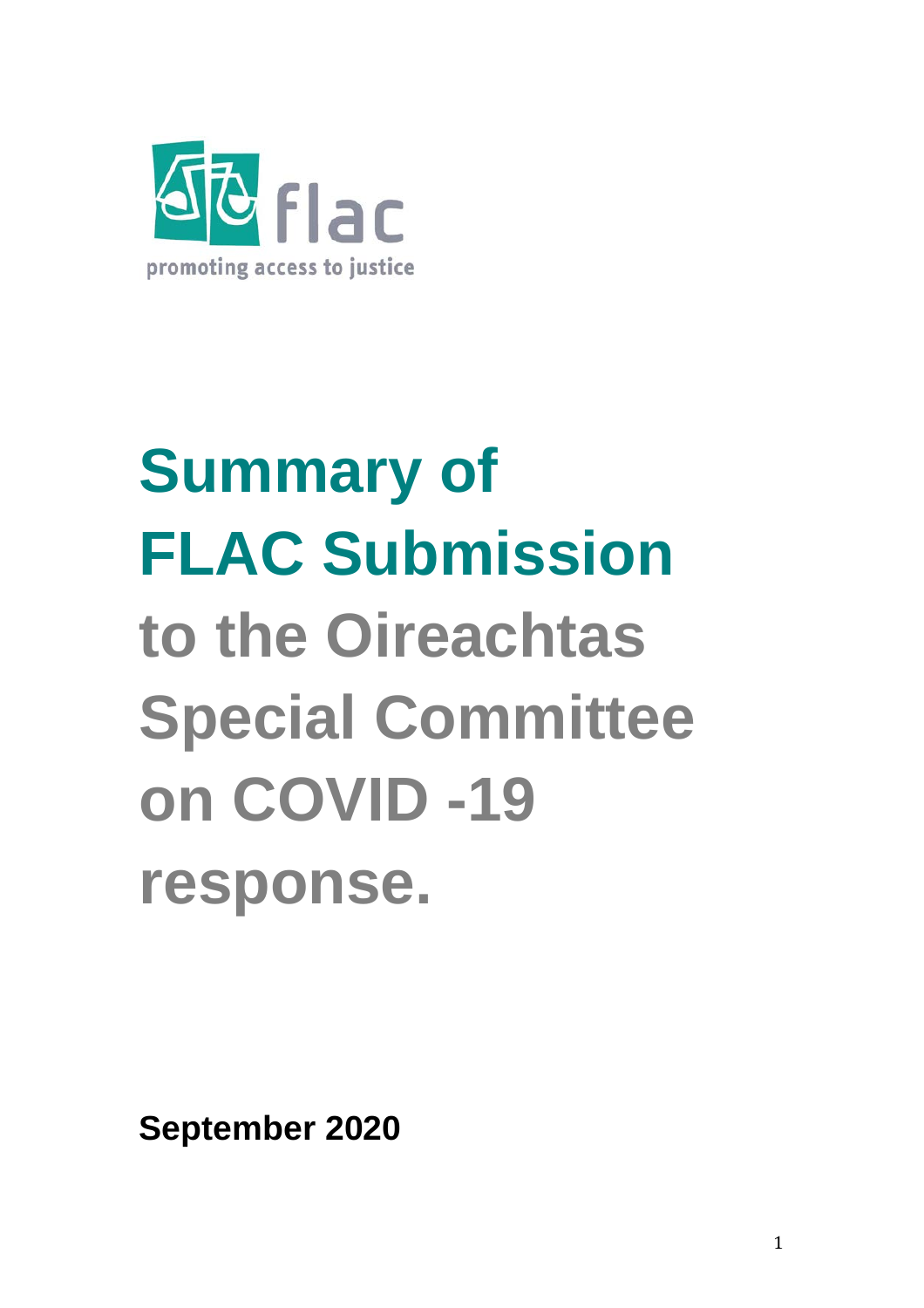## **About FLAC:**

FLAC (Free Legal Advice Centres) is one of Ireland's oldest civil society organisations. It is a voluntary, independent, legal and human rights organisation which for the last fifty years has been promoting access to justice. Our vision is of a society where everyone can access fair and accountable mechanisms to assert and vindicate their rights.

FLAC works in a number of ways:

- Operates a telephone information and referral line where approximately 12,000 people per annum receive basic legal information
- Runs a nationwide network of legal advice clinics in 71 locations around the country where volunteer lawyers provide basic free legal advice to approximately 12,000 people per annum
- Is an independent law centre that takes cases in the public interest, mainly in the area of homelessness, housing, discrimination and disability
- Operates a Roma legal clinic
- Has established a dedicated legal service for Travellers.
- Operates the public interest law project PILA that operates a pro bono referral scheme that facilitates social justice organisations receiving legal assistance from private practitioners acting pro bono.
- Engages in research and advocates for policy and law reform in areas of law that most affect marginalised and disadvantaged

FLAC's submissions most relevant to the subject matter of this committee include

- FLAC Submission to the "Workplace Relations Commission on the Consultation Paper on Remote hearing and Written Submission Dealing with Adjudication Complaints During the period of Covid-19 Related Restrictions"
- FLAC Submission to the Joint Oireachtas Committee on Justice and Equality: Access to Justice & Costs
- FLAC Submissions to the Review of Administration of Civil Justice February and June 2018
- FLAC Submission to the Courts Service Statement of Strategy 2018-2020, October 2017
- FLAC Submission on High Court Practice Direction 81.

You can access FLAC's policy papers at: <https://www.flac.ie/publications/category/policy/>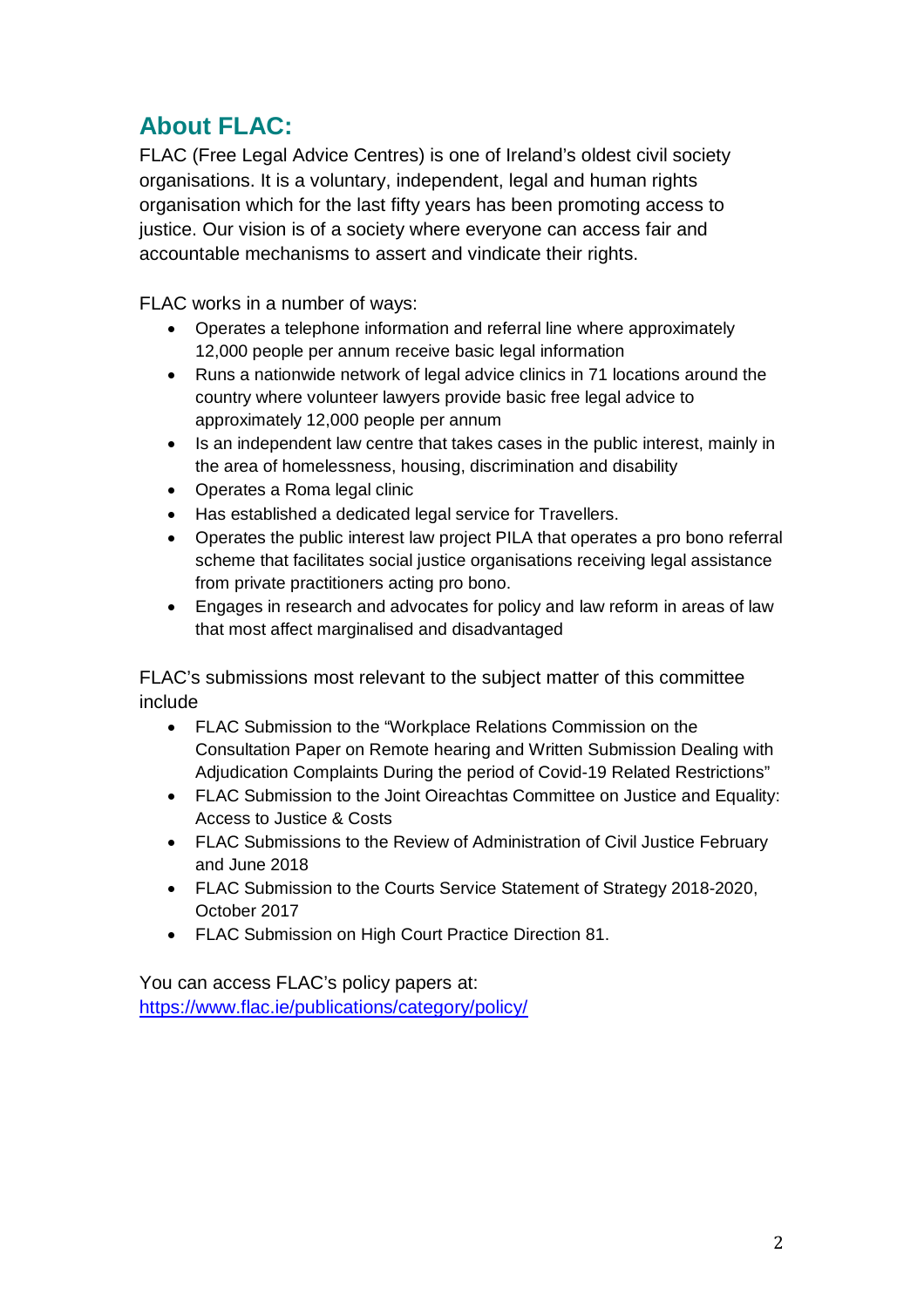#### **Introduction**

FLAC welcomes the opportunity to make a submission to the Oireachtas Special Committee on COVID -19 response. We are happy to clarify any point or expand on the contents of this submission and attend at the Special Committee in person or by video conference or otherwise.

#### **FLAC's response to the Covid-19 Crisis**

Our Telephone Information and Referral Line remains open. Our Phone line team is determined to provide quality information to callers during this crisis and we have taken steps to reinforce the phone line service to seek to ensure quality. However, it is extremely difficult to meet and respond appropriately to the level of demand that the phone line is experiencing. In addition, the calls are more complex and are taking longer due to ongoing changes in regulations, policies and practices along with the lack of usual supports and places to refer callers to.

As well as increased numbers, the nature of the calls has changed over the last six months. They include queries about social welfare, access, domestic violence, queries from people who have been made unemployed, people who cannot get the Covid payment, people who are afraid of being evicted, people who are worried about their capacity to pay the arrears in mortgage, people who have been unable to get legal aid for divorce proceedings, people who are nervous going into court because of Covid, and a wide range of employment law related queries which are described further below.

Our Phone line provides a unique insight into the acute and stressful situations that people are facing as a result of the lockdown, the lifting of restrictions and the reimposition of some restrictions. Our phone line team are reporting that a lot of callers are experiencing unmanageable stress and desperation, just last week one caller stated he had tried to commit suicide, he was facing eviction after going into rent arrears when the landlord would not accept rent subsidy as rent.

#### **Phone legal advice clinics.**

In response to the Government issued guidelines, FLAC closed all of our face-to-face free legal advice clinics around the country for the safety of our volunteers and service users. FLAC have organised Phone Legal Advice Clinics in response to the urgent need for legal advice in the areas of family law and employment law.

FLAC have also produced a series of 'FLACsheets' to provide information on rights during the current pandemic, including a FLACsheet on Employment Law Rights during Covid-19 outbreak. We ran webinars on employment rights and family law rights during Covid. And as part of a series of webinars for charities on the law and Covid-19, PILA & TrustLaw hosted a webinar on Employment Law.

#### **Benefit take up campaign on rent supplement**

FLAC published an information sheet outlining the details of the newly extended rent supplement scheme which was designed to assist those struggling to pay rent in private accommodation during the Covid-19 pandemic.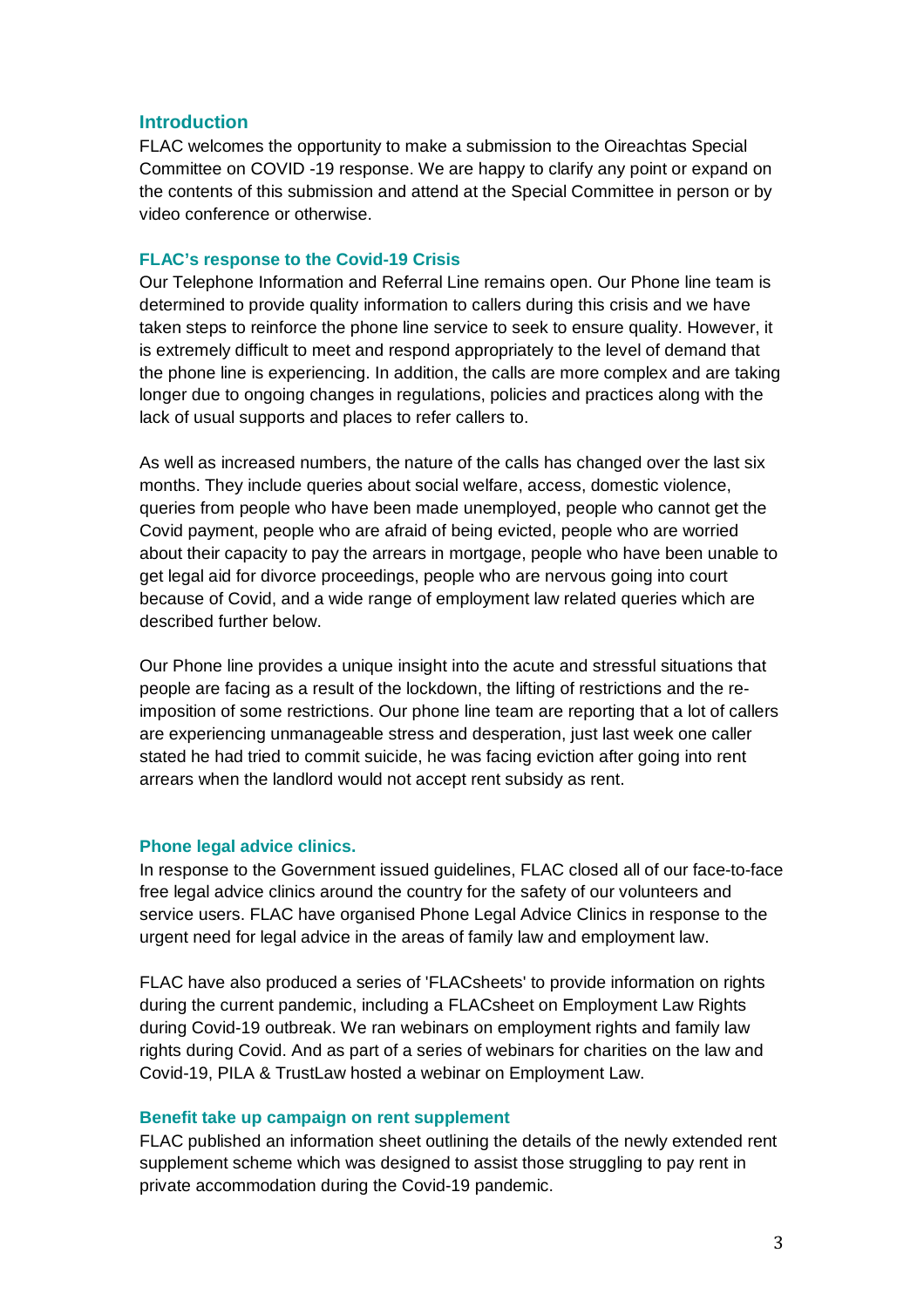Although this scheme was expanded to meet Covid-19 demands in March, there was relatively low uptake because not many people were unaware that they may qualify under the new criteria. FLAC wanted to ensure that people who are struggling to make their rent are aware of the rent supplement support so that they can apply for assistance. In the absence of this information being widely circulated by the Department of Social Protection, many people were unaware that they may qualify for this assistance since the scheme was expanded in March. We urged people to apply as soon as possible as the scheme was now been extended.

Given the limited time available it has not been possible to address all of the queries raised and carry out the requisite research into other jurisdictions. In making this submission we have drawn on our experience in the information lines and phone advice clinics, our policy work to date, our work with Travellers and Roma, our experience in litigation as well as the queries received through PILA.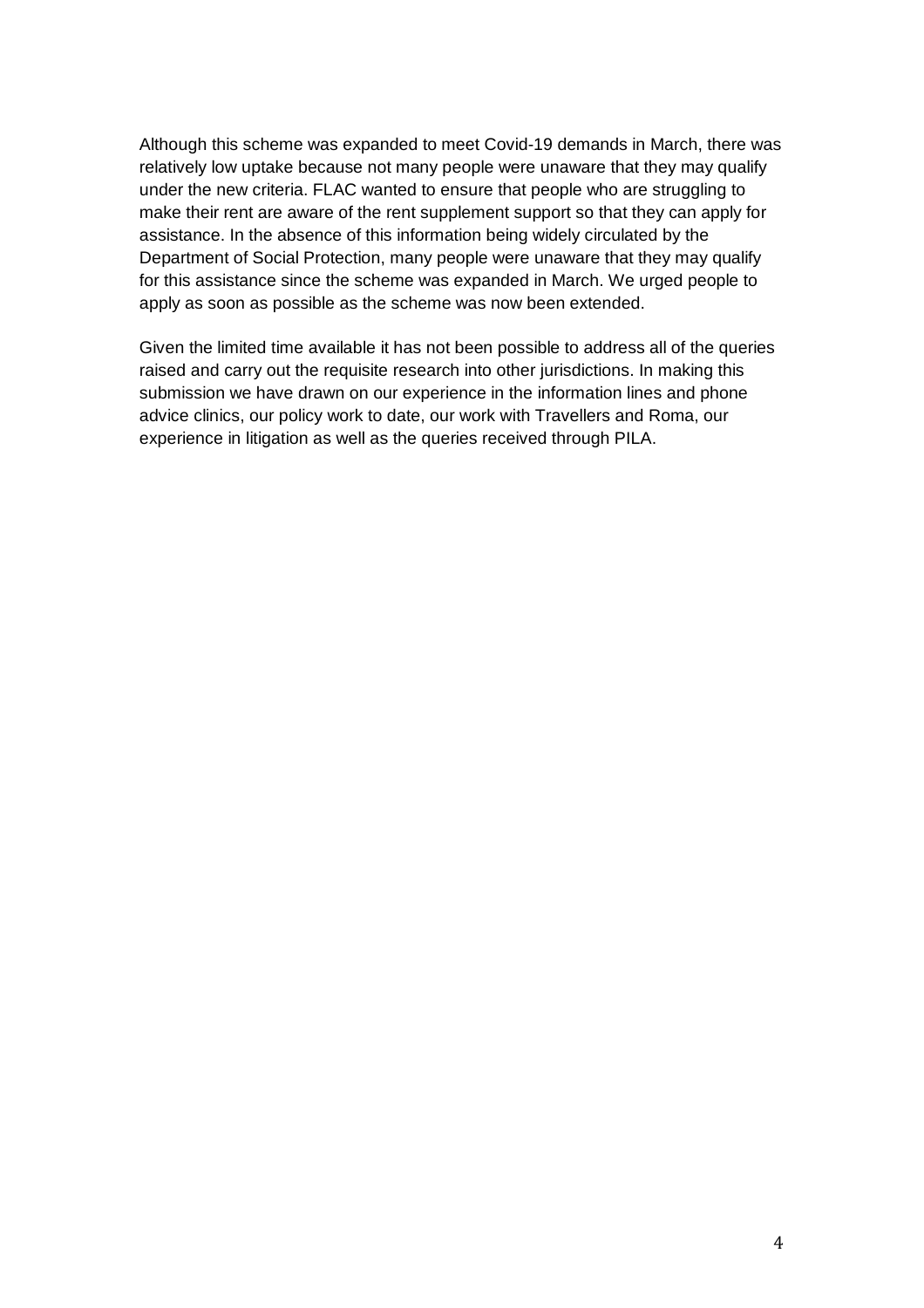## **1. Human Rights Context:**

In considering the State's legislative framework and the extent to which it contributed to an effective response, FLAC would like to draw the Committee's attention to relevant Human Rights and equality framework and in particular to the ENNRHI 's statement on Covid with its principles which include that measures must be legally based, proportionate and time limited, measures cannot have any discriminatory impacts, situations of vulnerability must be addressed, broad public debate is as important as ever, parliaments must hold government to account, judicial independence must be protected, restrictions on democratic rights must be kept in check, states should engage with their NHRIs .

The key questions set out in the IHREC guidance on Covid -19 and the public sector equality and Human Rights Duty in relation to developing responses, implementing responses, consultation, communication, and assessing/monitoring impact are key questions for the work of this committee.

#### **Developing responses**

- Have you taken action to ensure that special measures or changes in service delivery introduced in response to COVID-19 are non-discriminatory?
- Have you considered the specific needs of people protected under the equality legislation: gender, civil status, family status, age, sexual orientation, disability, race, religion, membership of the Traveller community; and people at risk of poverty and social exclusion?
- Are there are specific targeted measures you need to consider to ensure that all persons are covered and no-one is left behind?
- Have you identified specific steps to make reasonable accommodation for people with disabilities?

#### **Implementing responses**

- Have you equality proofed any legislation, regulation or policies in terms of their impact across the grounds of the Equal Status Acts?
- Have you scrutinised any legislation, regulation or policies in terms of their impact on human rights; civil, political, economic, social and cultural rights?
- Have you reflected on your legal obligations as employers under the Employment Equality Acts to ensure any decision or policy you make in response to COVID-19 does not directly or indirectly discriminate against employees on any of the nine grounds protected under that legislation?

#### **Consultation**

- Have you consulted with civil society organisations, representatives of the equality grounds, and with staff and/or their representatives when a decision, plan or programme is at draft stage, seeking to involve everyone in your response?
- Have you consulted and coordinated planned action with other key actors and stakeholders working on the response to the issues identified?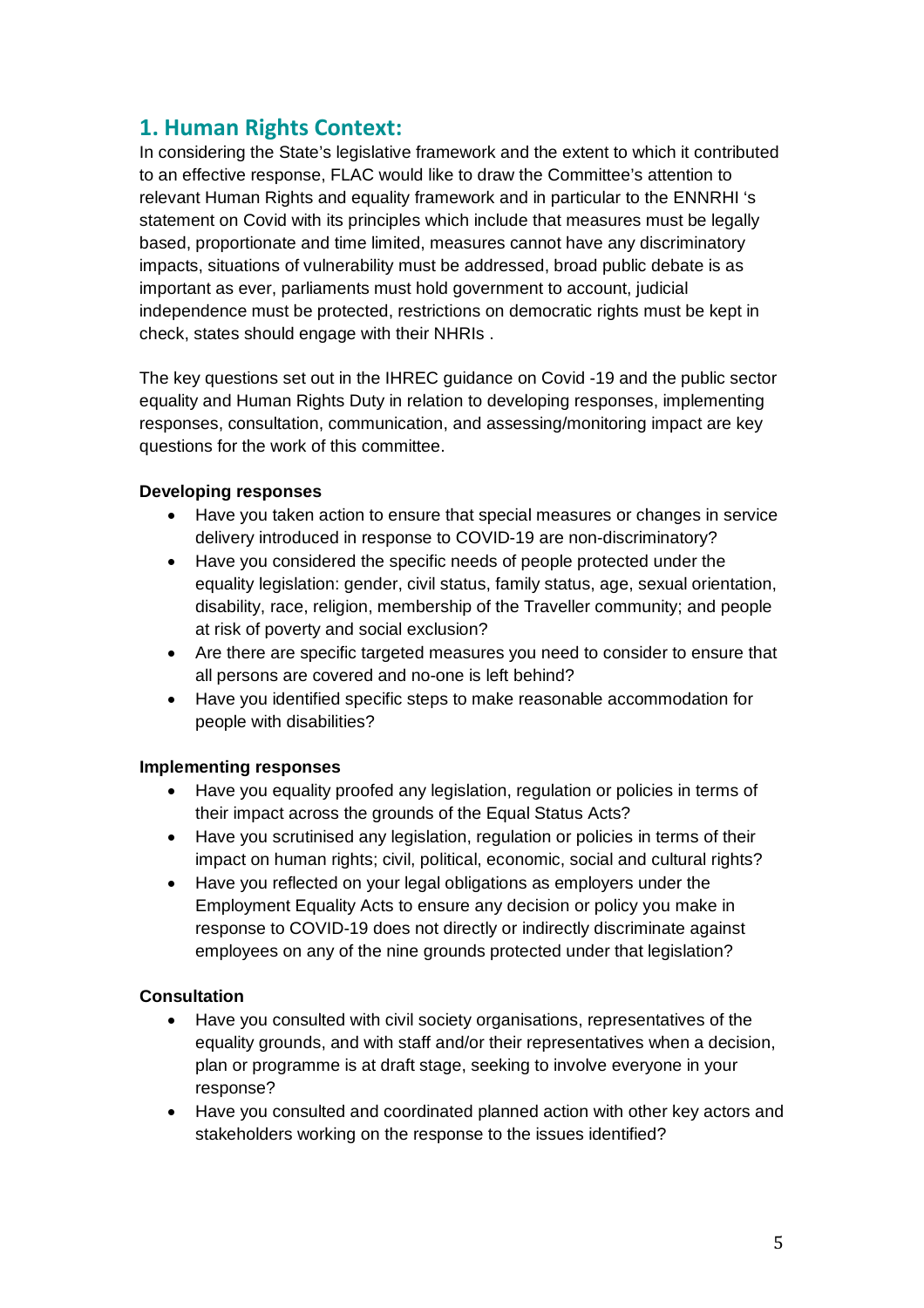#### **Communication**

- Are you proactively ensuring that all sections of the community have access to information, considering how traditional communication methods have been impacted by COVID-19?
- Have you taken any measures to adapt communications to target certain audiences, e.g. children?
- Is the language you use inclusive, recognises and respects diversity, and avoids prejudice and stigma directed to particular communities?

#### **Assessing/monitoring impact**

- Are you gathering and reviewing disaggregated equality data and information on the impact of COVID-19, for example gender, age, disability, sexual orientation, and ethnicity?
- Have you put in place a mechanism to monitor the impact of decisions, policies and plans on different groups, through feedback or complaint mechanisms?
- Have you in place a regular review process whereby your policies and plans are living documents that can be adapted based on emerging evidence from groups experiencing inequality and discrimination?"

#### **Access to up to date accurate information about changes to the law.**

FLAC stresses the importance of access to up to date information, especially where there are changes to the existing law. However, it has not always been possible to get access to legally binding measures before they come into force or immediately after they came into force, in order to carry out appropriate scrutiny or to become informed as their content and consequences for ordinary citizens

In some cases, there has been uncertainty as to whether particular measures are legally binding or merely advice/guidance – this leads to significant uncertainty for ordinary citizens and it is important that there is clarity around this issue. In a recent comparative example, the New Zealand High Court recently found that Government and police had presented advice during the first nine days of lockdown as legally binding measures

#### **Recommendations**

- **FLAC recommends that the Committee in its consideration would have regard to the human rights and equality infrastructure, the equality legislation and the role of the state as employer and service provider, the Siracusa Principles, the ENHRI statement of principles, and the key question set out in the IHREC guidance on COVID-19 and the Public Sector Equality and Human Rights Duty.**
- **FLAC recommends that it is vital that there is up to date accurate information made available about changes to the law.**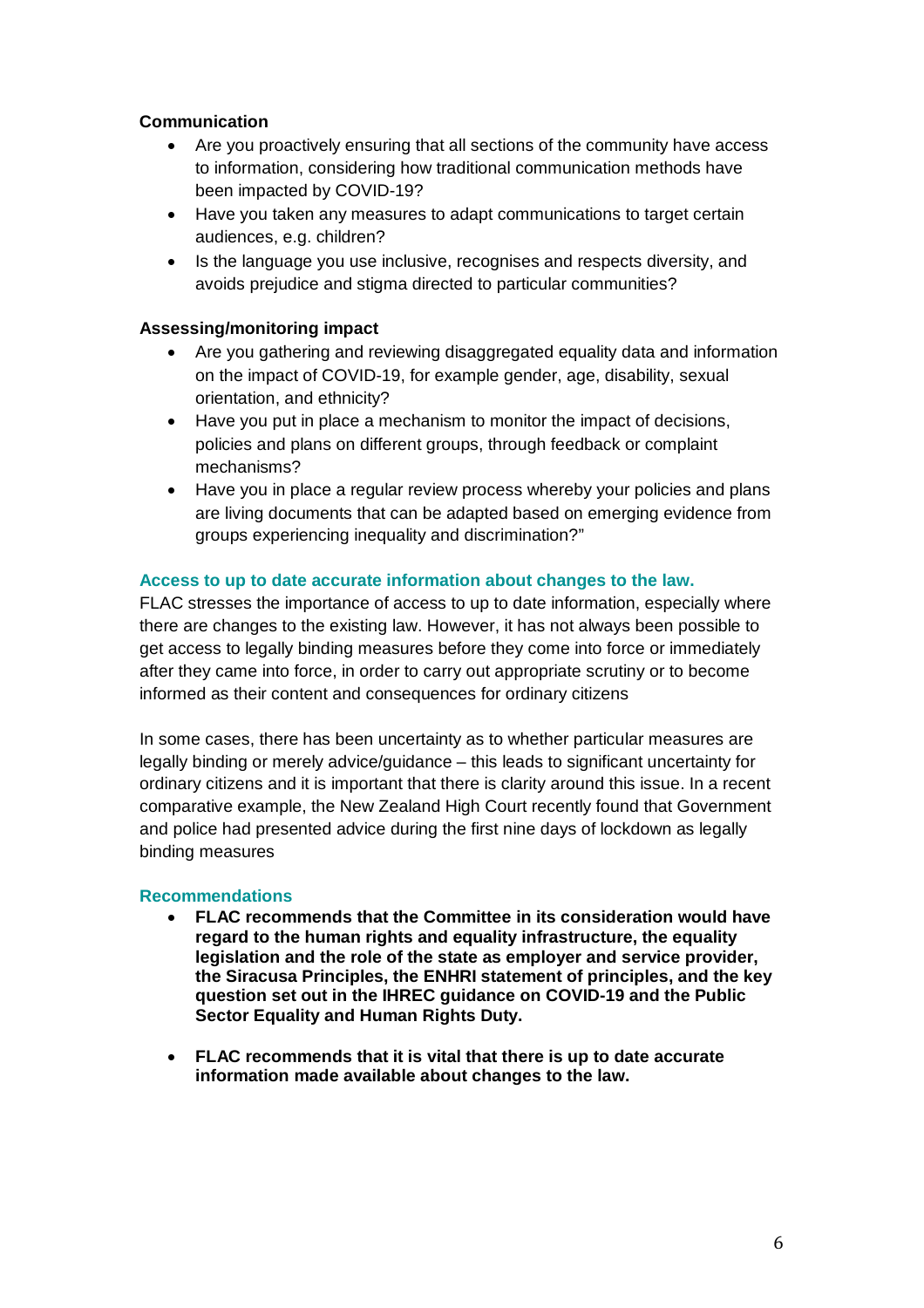## **2 Social Welfare**

In late March 2020, the Minister for Social Protection signed a number of Statutory Instruments to amend rules in relation to existing Social Welfare schemes in response to the Covid 19 pandemic. During the same period, S.I. 97 of 2020 was introduced, which provided specific regulations in relation to the Enhanced Illness Benefit Scheme. By contrast, no primary legislation or regulations were introduced in relation to the Covid Pandemic Unemployment Payment at that time.

On 5 August 2020, however, the Social Welfare (Covid-19) (Amendment) Act 2020 was signed into law. The 2020 Act amends the Social Welfare Consolidation Act 2005 to include a specific legislative basis for the payment. Notably, the 2020 Act refers to the Covid-PUP as having been paid pursuant to section 202 of the 2005 Act prior to its enactment. It does not appear to FLAC, however, that a non-means-tested payment such as the Covid PUP could have been paid pursuant to section 202, in circumstances where section 189 of the 2005 Act only allows for the payment to be made under section 202 where it has been established that a claimants means are insufficient to meet their needs. In FLAC's submission, the Covid PUP should properly be considered as having been paid pursuant to a non-legislative, administrative scheme prior to the introduction of the 2020 Act on 5 August.

The absence of a clear legislative basis for the Covid PUP for a five month period after its introduction is regrettable of itself, in that it potentially contributed to a lack of clarity around eligibility for the payment amongst those who may have been entitled to it, and confusion amongst existing claimants as to their continuing eligibility for the payment.

These issues were exacerbated by unclear and conflicting information published by the Department of Social Protection as to the eligibility criteria for the payment. It is notable that the amendments were made to section of the Covid PUP webpage on gov.ie setting out the eligibility criteria for the payment at least seven times between 13 March and 5 August 2020.

These changes including the addition of criteria to the effect that claimants were required to abide by certain "Holiday Rules" while in receipt of the payment and to "genuinely seek work". In FLAC's submission, these criteria cannot be considered as having been conditions for receipt of the payment prior to 5 August.

The issue of what the Department refer to as "Holiday Rules" gained particular attention in June 2020 in light of reports concerning the actions of Departmental officials at ports and airports. Having reviewed the relevant legislation, it appears to FLAC that Social Welfare Inspectors have been conducting checks in such settings which exceed their powers under the 2005 Act, which only provides for the questioning of persons in such settings on the basis of a "reasonable grounds" for suspicion and after the production of the Inspectors Certificate of Appointment.

These actions raise considerable concerns in relation to Data Protection and recent information released by the Department under FOI raises significant questions around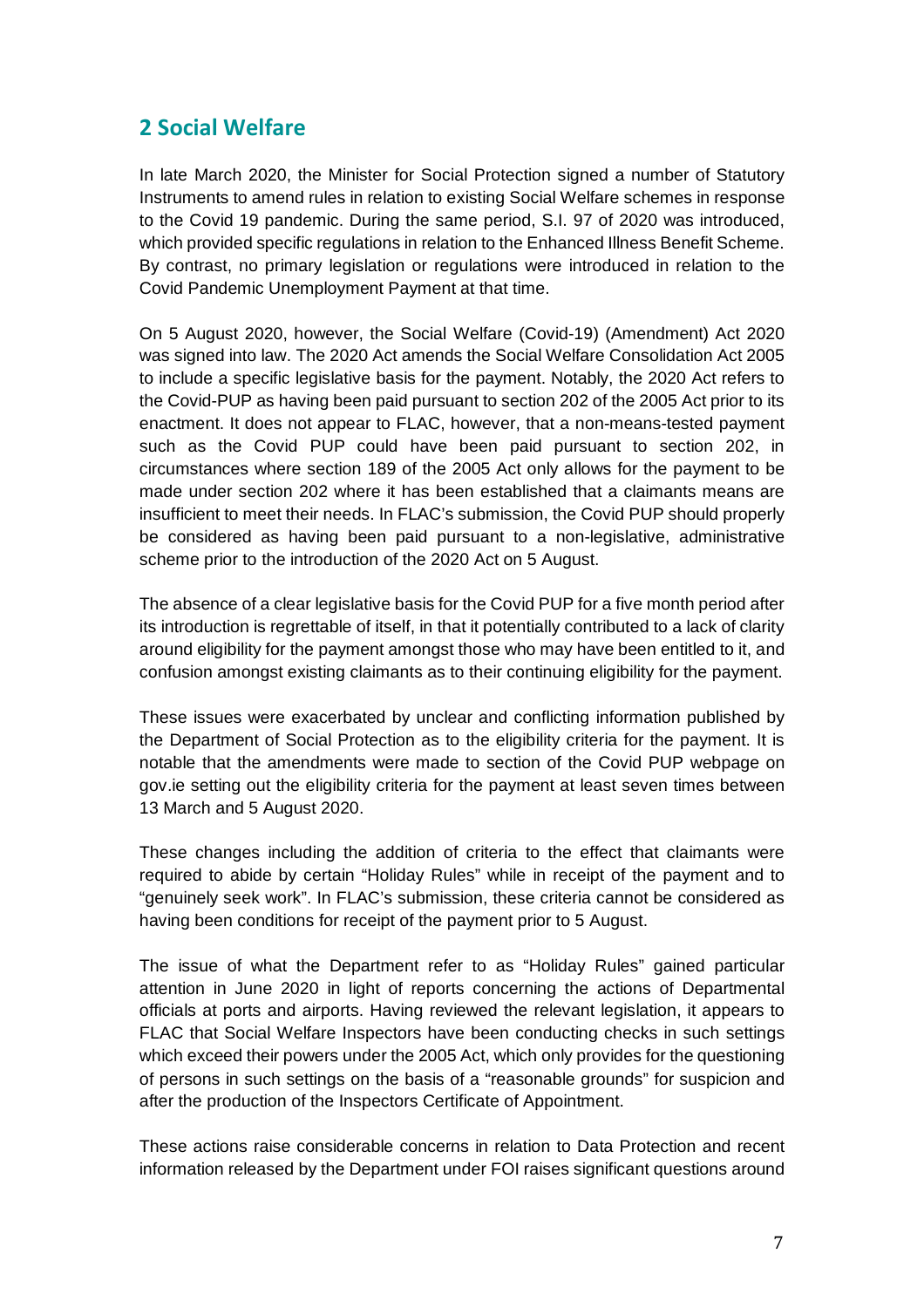the Department's rationale for targeting certain flights, with 70% of the flights targeted for checks during this period flying to either Romania or Moldova. However, the Department actions also reflect the imposition of rules around absences from the State while in receipt of social welfare which are stricter than allowed for under primary legislation in the case of payments such as Jobseeker's Allowance and Supplementary Welfare Allowance. Further, it appears that no fair procedures were afforded to persons targeted by such checks, in circumstances where person's claims for social welfare were seemingly suspended at no notice to them.

A further concern arises in relation to the introduction of regulations amending the socalled "Holiday Rules" for Jobseeker's Benefit payments which disqualify claimants from receiving those payments during travel abroad that does not comply with the Department of Foreign Affairs' travel guidance. Similar rules have been introduced in relation to Jobseeker's Allowance and SWA by way of circular. In the case of Jobseeker's Allowance and SWA, FLAC considers the impositions of such rules as being contrary to the provisions of the 2005 Act in relation to those payments. Further, it is concerning that while the Department of Foreign Affairs' travel guidance" exists only as guidance for the majority of the population, the same advice is being enforced with harsh, punitive effect against persons who are in receipt of certain social welfare payments.

The circular which gives rise to these new "Holiday Rules", also suggests that the Department has adopted a policy to the effect that persons cannot be considered as "genuinely seeking work" during the two-week period following certain travel abroad during which they are advised to self-isolate. Given the proliferation of online working and recruitment, the basis for this policy is questionable.

While the 2020 Act provides welcome clarity in relation to the eligibility criteria for the Covid PUP scheme, FLAC is concerned about the imposition of a requirement to "genuinely seek work" while in receipt of that payment. Many claimants for that payment have been temporarily laid-off, and have every expectation of resuming their previous employment or self-employment. It seems unreasonable to expect such claimants to seek alternate work in circumstances where they have every expectation of resuming employment imminently.

Further, employees who have been laid off may have to forego statutory redundancy payments from their original employer if they take up other employment elsewhere. Further, those who have no access to child care services due to the pandemic may be unable to seek work while in receipt of the Covid PUP and their entitlement to the payment may therefore be prejudiced.

No regulations have been introduced for the purpose of setting out how recipients for the Covid PUP are to be assessed as "genuinely seeking work". Similarly, despite an undertaking from the Minister to do so, no regulations have been introduced providing for the circumstances in which claimants may receive the payment while absent from the State. It is therefore the case that the new legislative regime under the 2020 Act disqualifies claimants from receiving the Covid PUP during any travel abroad for any period, however brief, and for any reason, however urgent.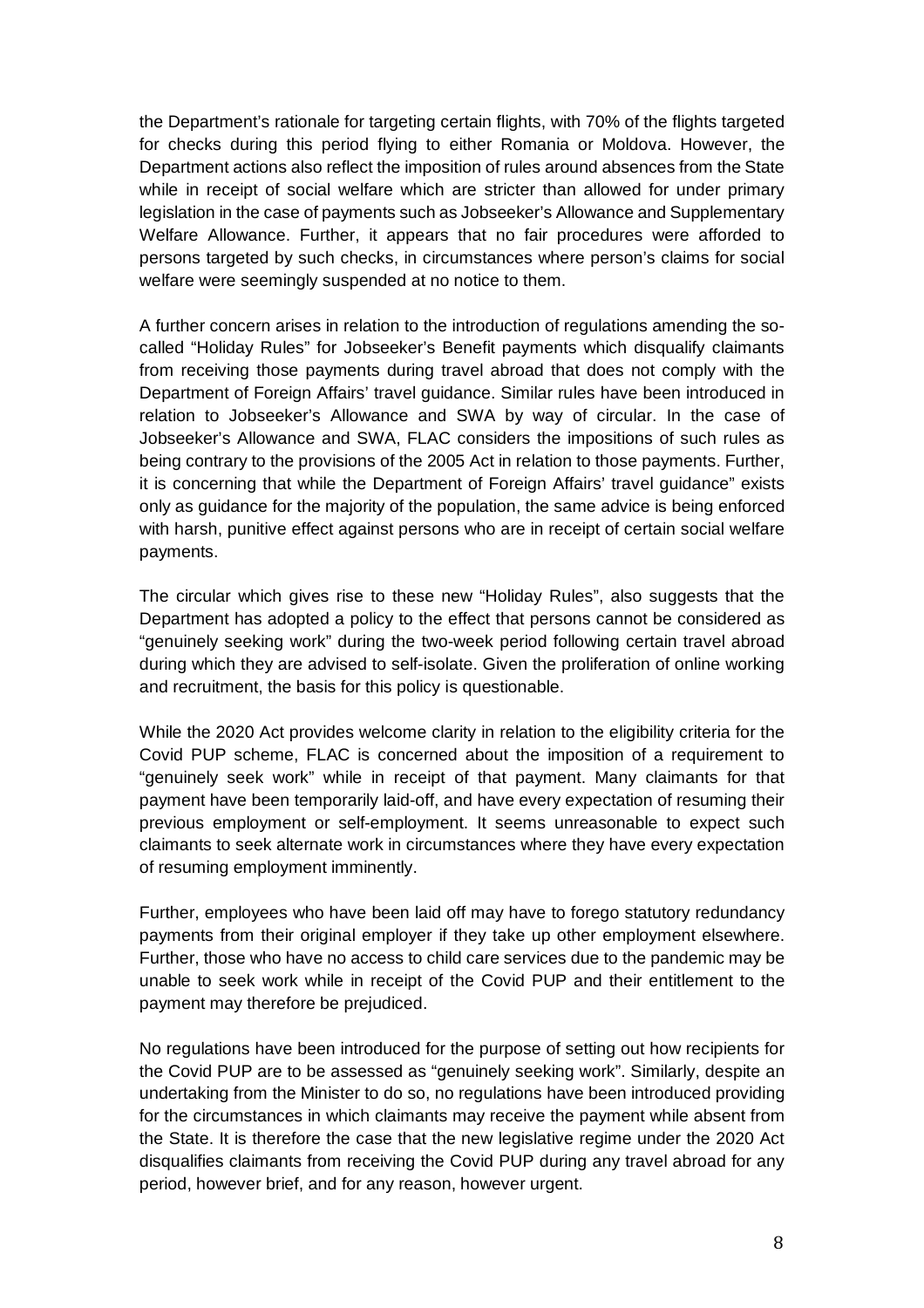Many of the issues which arise in the context of the Covid PUP were exacerbated by the absence of clarity as to eligibility criteria for the scheme and its legal basis. Unlike the enhanced Illness Benefit scheme introduced by the Department at the onset of the Covid-19 pandemic, the Covid PUP scheme was only belatedly provided with a clear legislative basis. While the 2020 Act purports that the payment was made under section 202 of the 2005 Act between 13 March 2020 and 5 August 2020, this proposition does not stand up to legal scrutiny.

It should also be noted that in introducing social welfare legislation and regulations in response to the Covid-19 pandemic, the Department remains under a duty, pursuant to section 42 of the Irish Human Rights and Equality Act 2014, to consider the human rights and equality impact of their policies. It is notable in this regard that the Department's amended "holiday rules" in respect of social welfare payments, including the Covid PUP, may have a disproportionate impact on migrant workers who are entitled to such payments. Further, the imposition of a requirement to "genuinely seek work" while in receipt of the Covid PUP may disproportionately impact families who presently have limited access to child care services.

#### **Recommendations**

- **The Department of Social Protection should review the activities of Social Welfare Inspectors at ports and airports and ensure any such activities are carried out in a manner compliant with the significant restrictions on their powers in such settings under the 2005 Act. The Department must also ensure that any person who provide information to Social Welfare Inspectors in such settings are subject to fair procedures which respect their rights to natural and constitutional justice.**
- **The Department should review its administrative "Holiday Rules" for all payments and ensure that the rules applied in respect of each payment are reflective of the conditions in respect of absences from the State arising from primary legislation and not more restrictive. Any such review should include a review of Departmental Circular 35/20 including the policy contained therein to the effect that persons cannot be considered to be "genuinely seeking work" during periods when they are advised to self-isolate.**
- **The Department should review all claims for social welfare payments which were suspended on foot of airport checks with a view to ascertaining whether the checks were carried out lawfully, whether any suspension arising from the checks was allowed under primary legislation in relation to the relevant payment and whether the claimants subject to such checks were afforded fair procedures or given any notice before a suspension was put in place. The Department should lift any suspensions which were imposed arising from unlawful airport checks or which were imposed in circumstances where the relevant primary legislation did not allow for a suspension on the basis of an absence from the State alone. Further claimants subject to suspensions under such circumstances should be awarded back payments for the period of any unlawful suspension.**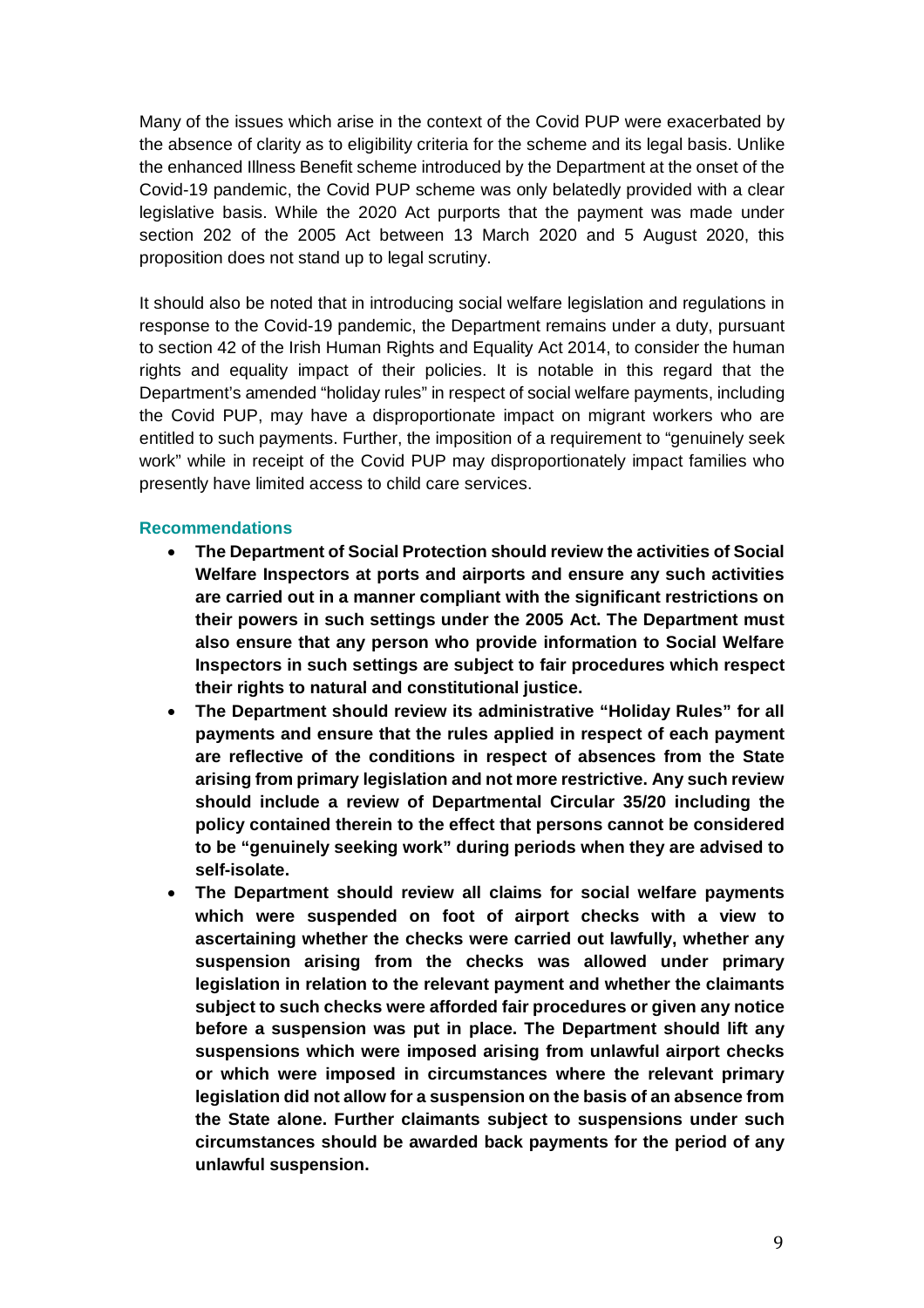- **The Minister for Employment Affairs and Social Protection should urgently introduce regulations allowing claimants of the Covid PUP to take holidays/leave the State, in a likewise manner to claimants for Jobseeker's Benefit.**
- **The Department should review the imposition of a requirement to "genuinely seek work" while in receipt of the Covid PUP. At the very least, regulations should be introduced setting out how this criteria is to be applied to claimants for the payment which take into account the fact that many claimants have limited access to childcare and, further, that many claimants for the payment are temporarily laid-off and have every expectation of resuming their previous employment or self-employment.**
- **FLAC recommends that in the event that in the event of a resurgence of Covid-19 or in the event of another similar major occurrence requiring the introduction of emergency social welfare measures that any such measures are introduced by way of primary legislation so as to provide a clear legislative basis for any such measures and to provide clarity as to who is eligible to avail of any new social welfare scheme. Further, in introducing any such emergency measures the Department should be cognisant of its duty, pursuant to section 42 of the Irish Human Rights and Equality Act 2014, to consider the human rights and equality impact of their policies.**
- **FLAC recommends that in the event of a resurgence of Covid-19 or in the event of another similar major occurrence requiring the introduction of emergency social welfare measures that any such measures are introduced by way of primary legislation so as to provide a clear legislative basis for any such measures and to provide clarity as to who is eligible to avail of any new social welfare scheme.**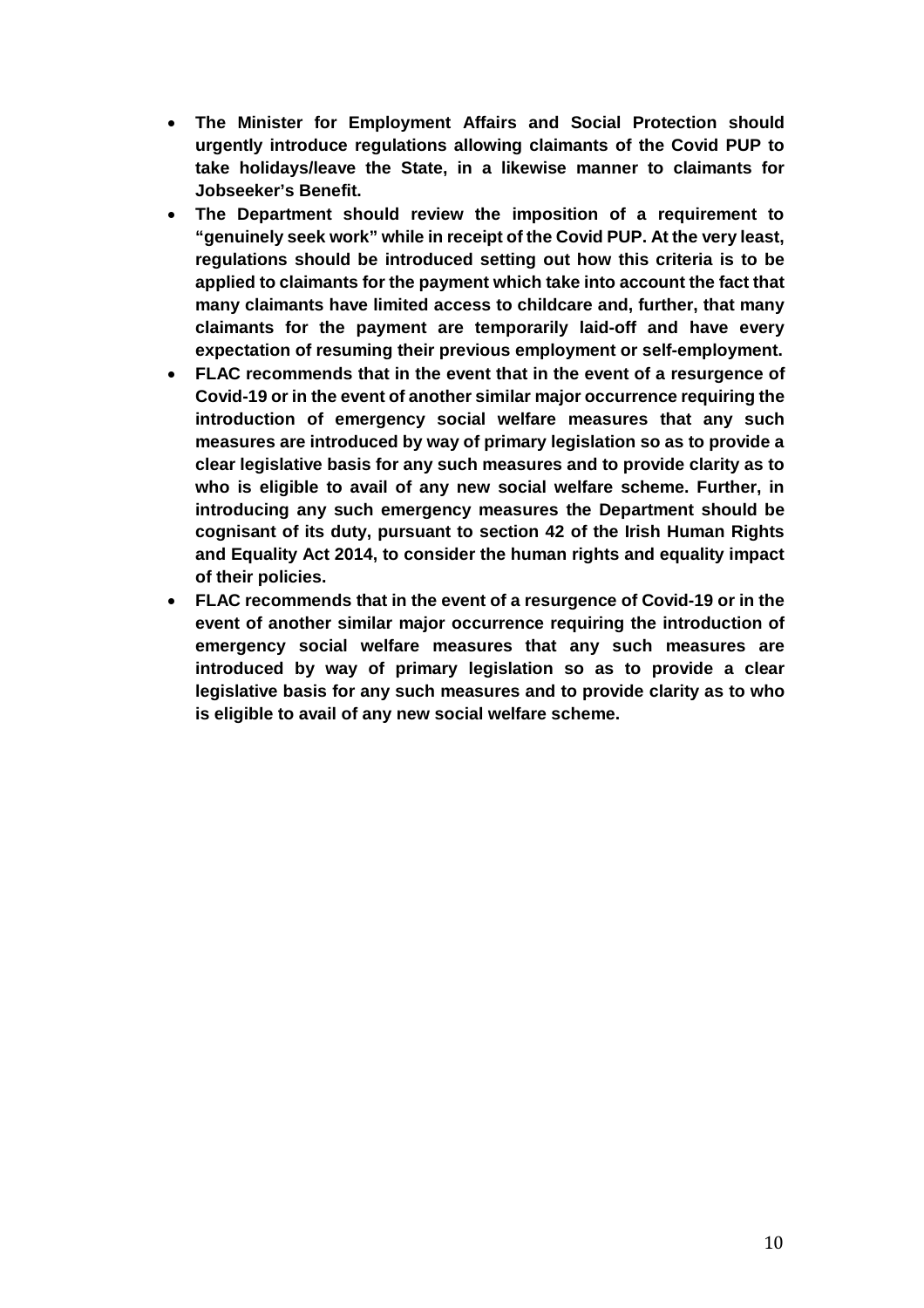### **3. Employment law**

FLAC has seen a steady increase in employment law queries over the last few years but there has been a definite jump since the pandemic. Between March 2020 and August 2020, employment law queries increased by 58.7 per cent compared to same period in 2019. For the first time at the end of May employment law queries were the top queries on our phone line overtaking Family law for the first time in FLAC history.

Over the past six months the range and number of employment related queries received arising in the context of the Covid crisis illustrates that the system of access to information/advice/advocacy legal representation/assistance on employment rights issues in Ireland requires review and improvement. The crisis has been marked by the absence of any State service to assist employees with advice to deal with some very specific queries, particularly for employee who are not members of trade unions and who do not have access to legal advice the need for dedicated services to assist employees with often very difficult queries. The queries also illustrate fault lines in existing legislative standards and a potential programme of law reform in the area of employment rights

#### Some examples here include:

#### **Issues concerning lay-off**

Lay-off is provided for under the terms of the redundancy payments acts but there is still a question over whether an employer has a legal right under the legislation to put an employee on lay-off and, if so, whether the employer has to first substantiate his/her decision.

Notable also here is the absence of a legal obligation on employers to use a mandatory procedure in writing to place employees on lay-off from their jobs and to use a specific written procedure to notify employees that their lay-off was coming to an end and of the date when they would be expected to return to work.

Thus, for example, many employers have ignored the RP9 form recommended for lay-off purposes with the result that many laid off employees had no documentation or written proof of the date of lay-off. This has resulted in instances where some employees have been in a 'lay-off limbo', unsure when they will be called back to work or even if they will ever be called back. We have had callers who are dismayed that some of their colleagues have returned to work but they have not. We have had callers who have reported that they have been replaced by new employees that the right of an employee who has been 'laid off or kept on short-time for four or more consecutive weeks or, within a period of thirteen weeks, for a series of six or more weeks' to claim a redundancy lump sum was temporarily removed for the duration of the Covid crisis by virtue of s.29 of the Emergency Measures in the Public Interest (Covid 19) Act 2020 (March 27th).

Many employees have suffered a significant loss of earnings while on lay off. Although the PUP payment of  $\epsilon$ 350 per week may have mitigated this somewhat. The fact that an employee cannot pro-actively claim a redundancy lump sum (even if s/he has found another job, which happened with at least one of our callers) but must wait, in some cases interminably, for the return to work, is deeply unfair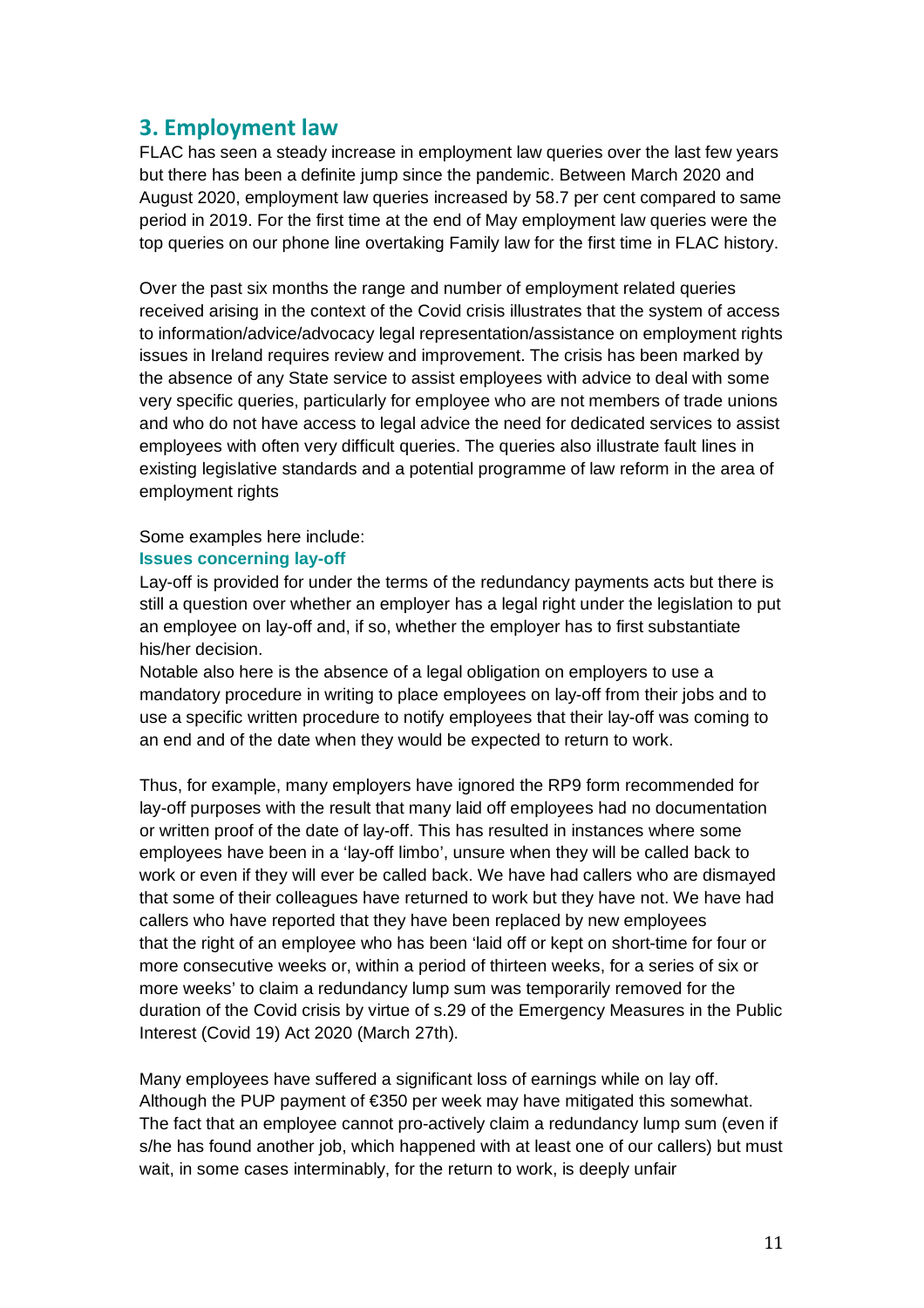#### **Requests for and impositions of annual leave**

There is ambiguity concerning how requests for statutory annual leave from employers by employees and impositions of annual leave by employers on employees are to be decided and by whom and these concerns have been amplified during Covid. We have seen some employers request employees take annual leave that has not yet been earned through the employee's service. Some employees were not happy about this as they felt it would deprive them of future entitlements to annual leave at a time when it may be most needed. Requests from employees to take leave for childcare reasons were also refused.

The Covid crisis would suggest that Section 20 of the OWT Act 1997 should be subject to a review, with the purpose of framing a section that would at least attempt to put in place rules that are more precise in terms of reconciling what might be considered to be the competing rights of employers and employees. A helpful reform perhaps would be making it mandatory for employers to have a written policy on annual leave with a written request mechanism on both sides and rights to adequate notice, consultation, appeal and associated measures.

#### **Parental leave/Childcare issues**

Child care issues have clearly loomed large for many employers and employees during the lockdown. At present, it would appear that there is no explicit legal protection available to employees who cannot attend at work due to a lack of childcare provision, although it has been suggested that employees might conceivably be protected by the 'family status' ground in the employment equality legislation, though the extent of this protection has not been tested.

There is a need to look at providing more certainty and clarity in this area. For example, there may be potential for extending the paid force majeure leave rights of employees under the parental leave legislation to cover emergency situations not solely consisting of illness or injury but otherwise clearly beyond the employee's control, such as what is perhaps the ultimate force majeure event - a global pandemic.

#### **Issues of health and safety at work**

We received a number of queries from employees who are concerned about health and safety issues at work, who are unaware of the protections afforded by section 27 of the Safety, Health and Welfare at Work Act 2005, which provides than an employee who has raised a health and safety concern at work (as defined) and has been penalised (as defined) by his/her employer is entitled to make a complaint to the Workplace Relations Commission and obtain appropriate compensation, and in any event are fearful of taking action.

**FLAC recommends an information campaign about the rights of employees in this regard and that consideration should be given to strengthening s.27 of the Safety, Health and Welfare at Work Act 2005, by providing specifically for a reinstatement remedy and an injunction mechanism. However, this must be accompanied by swift and robust enforcement of health and safety laws by the State.**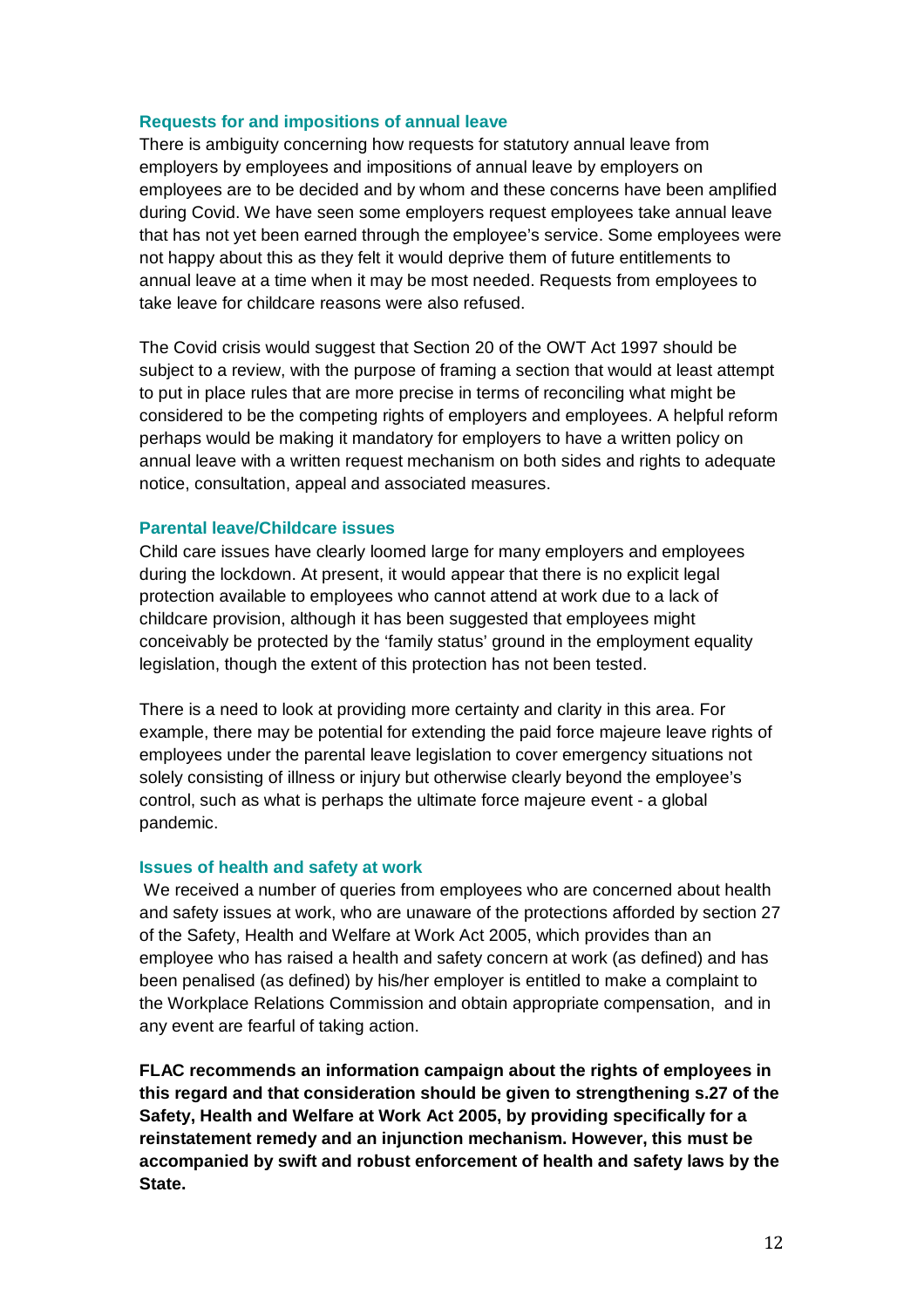## **4. Evictions and Part 2 of the Emergency Measures in the Public Interest (Covid-19) Act 2020**

In assessing the government's response to the crisis caused by covid-19, what is effectively being considered is the success of a legislative effort to sustain a system already in crisis. It is FLAC's submission that the failures of successive governments to address a worsening housing and homelessness crisis and to ensure the provision of culturally appropriate accommodation to members of the Traveller community must be factored into any consideration of the success or failure of the State's legislative response to covid-19 and the opportunity used to reconsider and reimagine the State's approach to these issues.

It should also be remembered that in relation to evictions, the European Committee on Social Rights4 found that Ireland violated the Charter by failing to provide safe and adequate accommodation to Travellers and also found that there were violations of Article 16 of the Charter on the grounds that Part II A of the Criminal Justice (Public Order) Act 1994 and section 10 of the Housing Act 1992 provide inadequate safeguards for Travellers threatened with eviction. These findings relate specifically to accommodation provision and protection from arbitrary eviction of Travellers.

On its face section 5(7) of the 2020 Act, which was deleted by section 23 of the Residential Tenancies and Valuation Act 2020, extended the prohibition on evictions under the 2004 Act to all tenancies, as well as prohibiting the forced movement of members of the Traveller community.

However, it is FLAC's submission that the section lacked clarity and suffered from and interpretative ambiguities that deprived those who ostensibly should have been protected by its provisions of any means to resist an eviction or seek a remedy.

#### **Recommendation**

**FLAC recommends that in the event that similar provisions are required due to a resurgence of covid-19 or in the event of another similar, major occurrence requiring the limitation of movement and a reduction in economic activity, that the State should put in place comprehensive protections from evictions for the entire population and not just those covered by the 2004 Act. Any such protections must be precise, unambiguous and inclusive.** 

**The legislative framework governing evictions in any event needs to be reviewed in the light of the decision of the European Committee of Social Rights**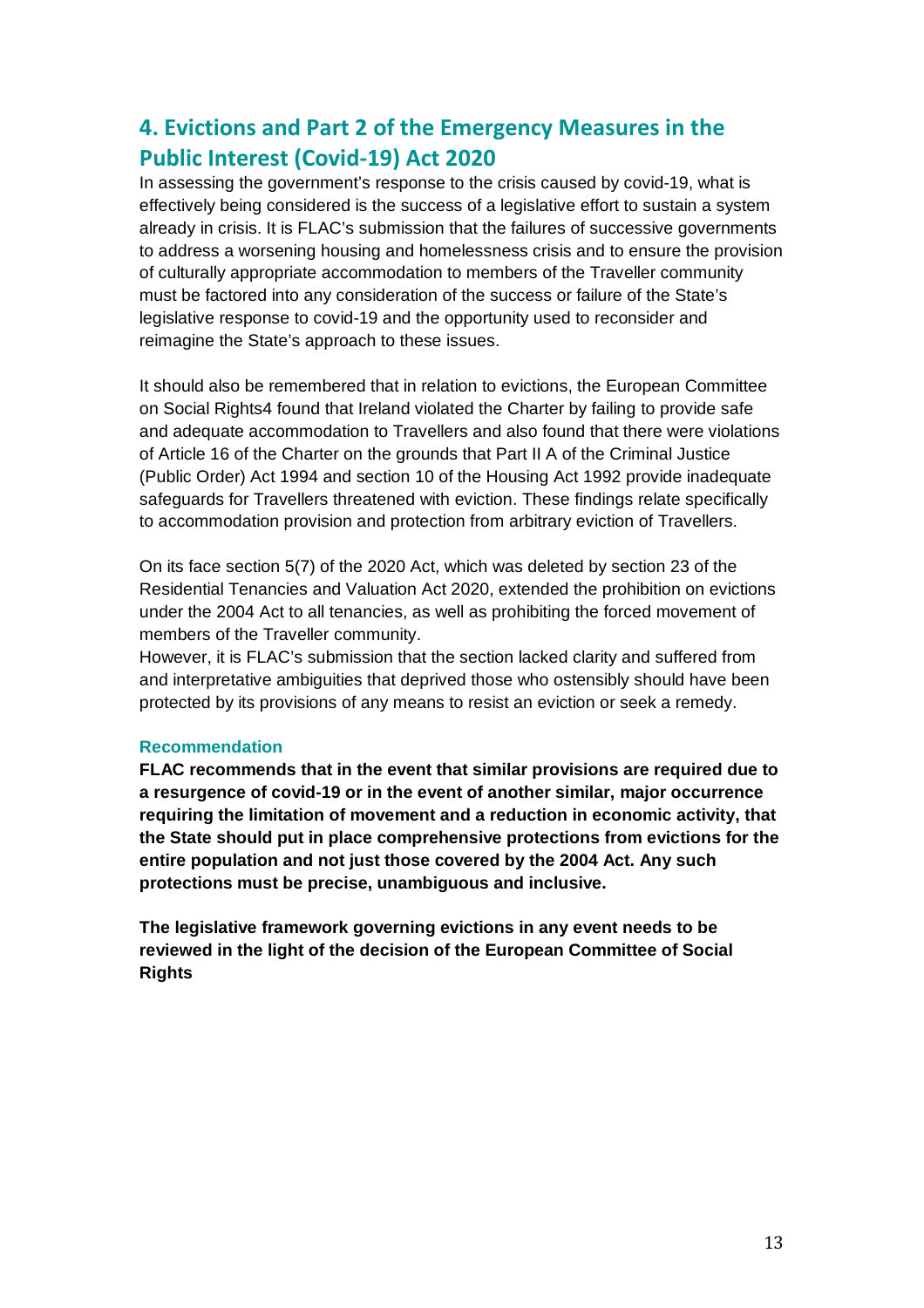## **5. Debt**

Covid -19 has exposed fault lines in our systems for responding to debt and is unfortunately likely to worsen the problem of over-indebtedness in Ireland. The position of a number of people whose financial difficulties arising from the last recession have never been resolved, may be exacerbated. Persistent mortgage debt from the last recession endures, despite the improved supports and infrastructure put in place by the Abhaile Scheme and the Personal Insolvency regime. Q.1 2020 figures from the Central Bank of Ireland (CBI) on 'Principal Dwelling House' or family home mortgages suggest that over 26,421 accounts were in arrears for over two years at end Q.1 2020. We know that many of these have been in arrears for over five years, but no specific figure is provided.

Data on persistent or unmanageable unsecured debt, as ever, is much harder to find.<sup>[1](#page-13-0)</sup> To add further context to these concerns, it is clear that even before the beginning of the Covid crisis, payment arrangements put in place on a significant number of restructures were not being maintained. For example, in the area of family home mortgage arrears alone, the CBI suggests in its latest available Q.1 2020 report that 81,255 such mortgages are classified as restructured, with 17,492 being classified as still being in arrears. Approximately 90% of these restructures are long term in nature.

To these may be added others who may now find themselves in a position of personal insolvency following loss of employment or business failure, particularly when payment breaks, moratoria on evictions, income support measures and associated strategies are being reduced or even phased out.

#### **Payment breaks**

Recent research conducted by the Central Bank provides some helpful detail on payment breaks.[2](#page-13-1) Notably, this research loosely defines a payment break as follows:

'Payment breaks are a postponement of some or all of a borrower's loan repayments. Such a payment break, when approved by a financial services firm, offers immediate cash flow relief for a defined period. The Bank for International Settlements highlights such payment break programmes need to achieve the provision of "credit to solvent, but cash-strapped borrowers, while keeping in mind the longer-term implications of these measures for the health of banks and national banking systems."[3](#page-13-2)

<span id="page-13-0"></span><sup>1</sup> Of note here, nonetheless, are figures provided by MABS nationally that of the 4,672 new clients that came to the service in Q.1 2020, 1684 (36%) are described as having 'personal loans with financial institutions' which are presumably in difficulty. A further 712 have credit card debt; 186 have Hire Purchase loans; 185 have loans with (licensed) moneylenders; 199 have difficulties relating to overdrafts and 65 have catalogue debts (which are also likely to be with licensed moneylenders)

<span id="page-13-1"></span>**<sup>2</sup>** COVID-19 Payment Breaks – who has needed them? Allan Kearns, Andrew Campbell, David Duignan, Darren Greaney and Grace McDonnell, Central Bank, July 2020.

<span id="page-13-2"></span><sup>3</sup> Payment holidays in the age of Covid: Implications for loan valuations, market trust and financial stability.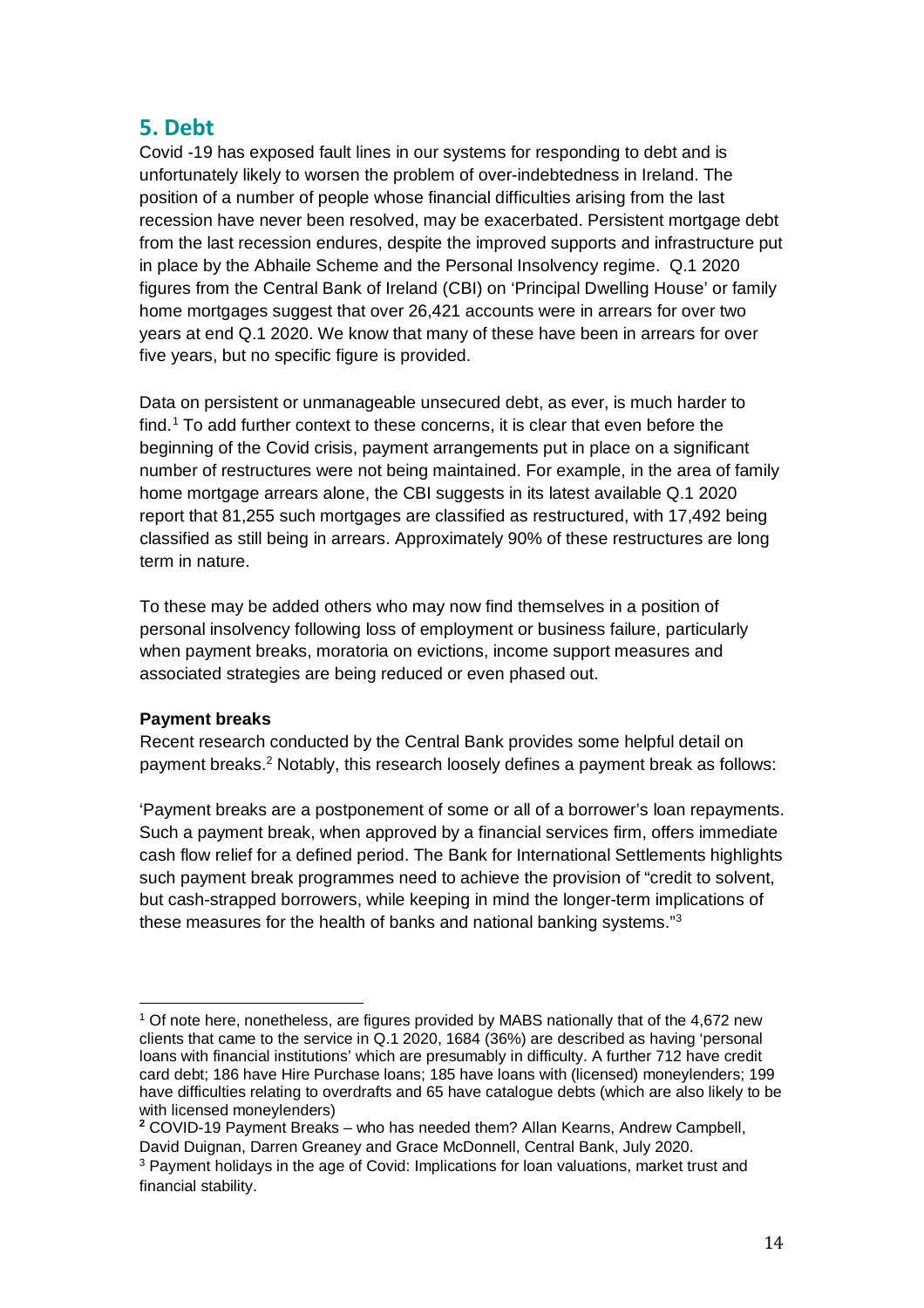The paper goes on to outline in terms of breaks for households that as of late June 2020: 191,555 payment breaks have been approved for household borrowers, representing €16 billion of loans. Almost all of household loans fall into either mortgages or consumer loans. In this context, the number of household payment breaks are split almost evenly across mortgage and consumer lending.

#### **Covid financial supports**

The Temporary Covid 19 Wage Subsidy Scheme was replaced with the Employment Wage Subsidy Scheme (EWSS) at the end of August 2020, which is (currently) due to run until April 2021. Under this scheme, employers and new firms in sectors impacted by COVID-19 whose turnover has fallen by 30% will get a flat-rate subsidy of up to €203 per week per employee, including seasonal staff and new employees. Thus, it is in principle substantially less favourable than the current scheme. Insofar as it concerns the PUP payment, new applications will not be accepted after September 2020, and the rates will be further adjusted on February 1<sup>st</sup> and April 1<sup>st</sup> 2021 respectively.

By that point, many difficult decisions related to the ceasing of the operation of businesses or making employees compulsorily redundant will likely be made, in addition to cases where the decision will have already taken place.

The key question here is, quite apart from determining therefore who has developed a new debt problem arising from the Covid 19 crisis, whose debt problems have worsened as a result of it, and to what degree? Many borrowers will fall victim for a second time to recessionary events beyond their control and will have financial obligations in train that they simply will not be able to meet. Thus, many payment breaks will not be capable of being repaired and many existing payment arrangements short of the original contractual obligation are also likely to fail. The implications for the legal system and the personal insolvency regime are considerable.

The last major consumer debt crisis in this country eventually led to the adoption of the Central Bank's Code of Conduct on Mortgage Arrears (CCMA), effective from January 1st 2011 (and updated in 2013), with its introduction of a compulsory Mortgage Arrears Resolution Process (MARP) that was in our view procedurally flawed. This was eventually followed by a much delayed Personal Insolvency Act 2012 (effective from autumn 2013) which required significant amendment in late 2015 to try to boost arrangement numbers, and whose review is overdue since 2017.

**Two key lessons may be learned in our recent history of handling overindebtedness in Ireland. We have a tendency to be indecisive and act too slowly and we sometimes fail to understand that all the debts of the person in difficulty – secured and unsecured - must be considered together in the search for a resolution. The framework of information, advocacy, legal advice and legal aid for debtors also needs to be reviewed. A Covid debt code to deal with legacy mortgage arrears, new mortgage arrears and unsecured debt needs to be considered.**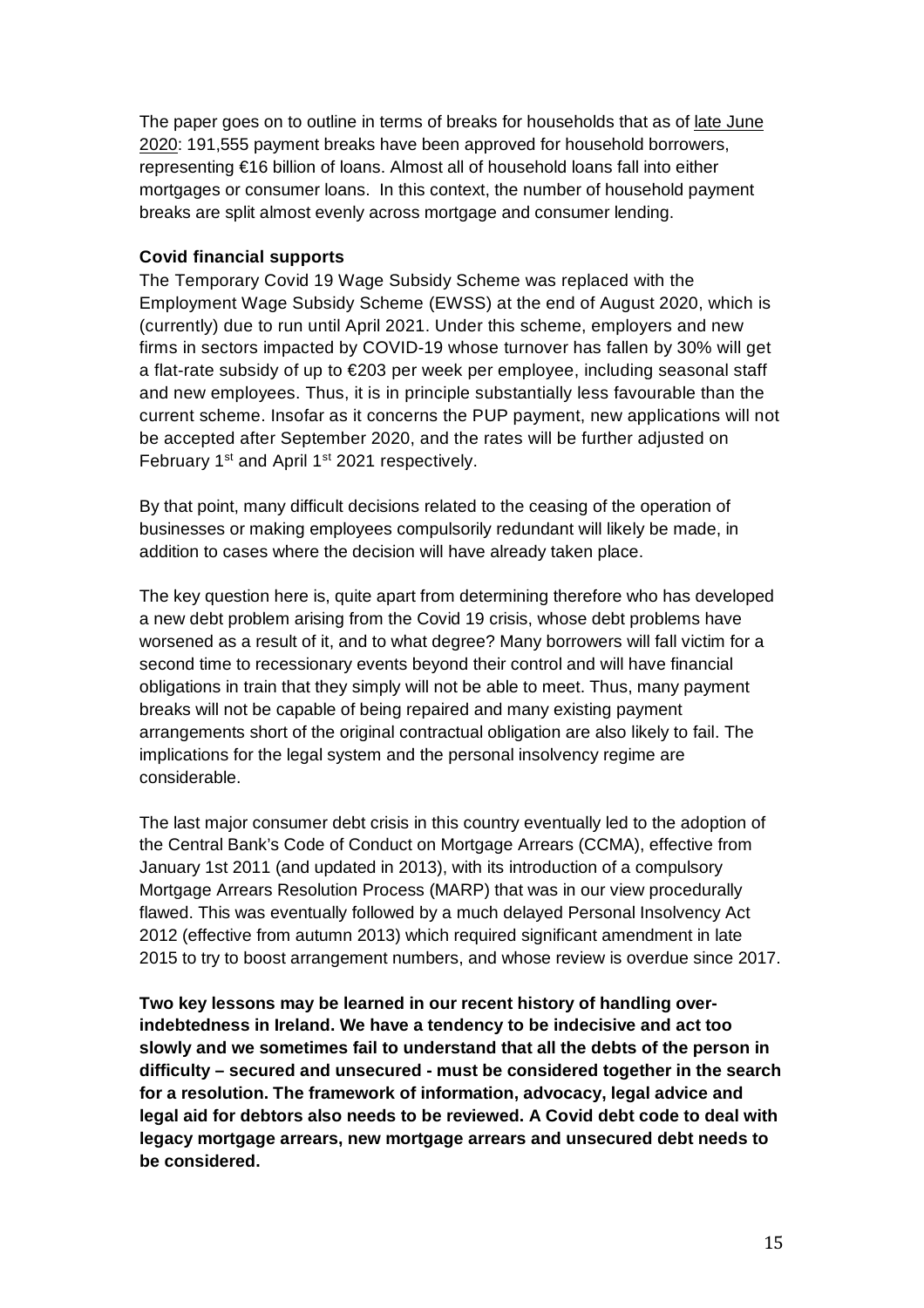## **6. Access to justice, access to legal aid and access to the Courts and tribunals**

FLAC's concern throughout this unprecedented pandemic has been to support those who are most vulnerable to access legal advice and information.

Socially excluded groups within the general population are more likely to suffer justiciable problems (meaning problems for which there is a potential legal solution) and the lack of effective and accessible mechanisms for resolving legal disputes prevents individuals from protecting and asserting their rights. Unless the right of access to justice (in all spheres of law) is vindicated, the risk of social and economic exclusion particularly for marginalised or vulnerable communities is greatly increased.

FLAC has long argued that access to justice should be positioned alongside provision of access to healthcare, housing, social welfare supports, debt resolution options, and employment support in government responses. The need for this recognition in the context of COVID-19 is even more acute. Failing to do so further embeds inequalities and there is a need to ensure that individuals are not further disadvantaged as a result of COVID-19.

Prior to the pandemic, the Legal Aid Board Services were overstretched beyond capacity, with waiting lists of over 6 months in some places, according to the most up to date figures available from June 2020. Legal aid is also subject to a very strict means test and there are many exclusions of vital areas of law. The many complex legal issue that FLAC encounters in its phone line and phone legal advice clinics are largely excluded from the remit of the Legal Aid Board. There is no legal aid available for claims before the Workplace Relations Commission and Social welfare Appeals office no matter how complex the issue may be and how vulnerable the claimant may be. In addition, there is a perception that legal aid is not available for housing issues.

The Legal Aid Board have said that they expect a surge in demand for their services once normal practices resume in the Courts.

**The Joint Oireachtas Committee on Justice and Equality in its review of the family law system in 2019 adopted FLAC's recommendations and recommended a review of the legal aid system. Given the impact of COVID-19 such a review is more important now than ever before.**

#### **Access to the courts**

Access to justice also involves access to the courts and tribunals. During COVID-19 the Courts remained open for urgent business only, and the majority of claims before the Courts and Workplace Relations commission and Social Welfare Appeals office were adjourned.

While FLAC acknowledges the challenges posed by the restrictions in place in response to the Covid-19 crisis, FLAC submits that the Courts and quasi-judicial bodies should assess whether – and, if so, when – it is possible to continue hearings safely within the existing physical infrastructure. The Courts services will need to be resourced to do so.